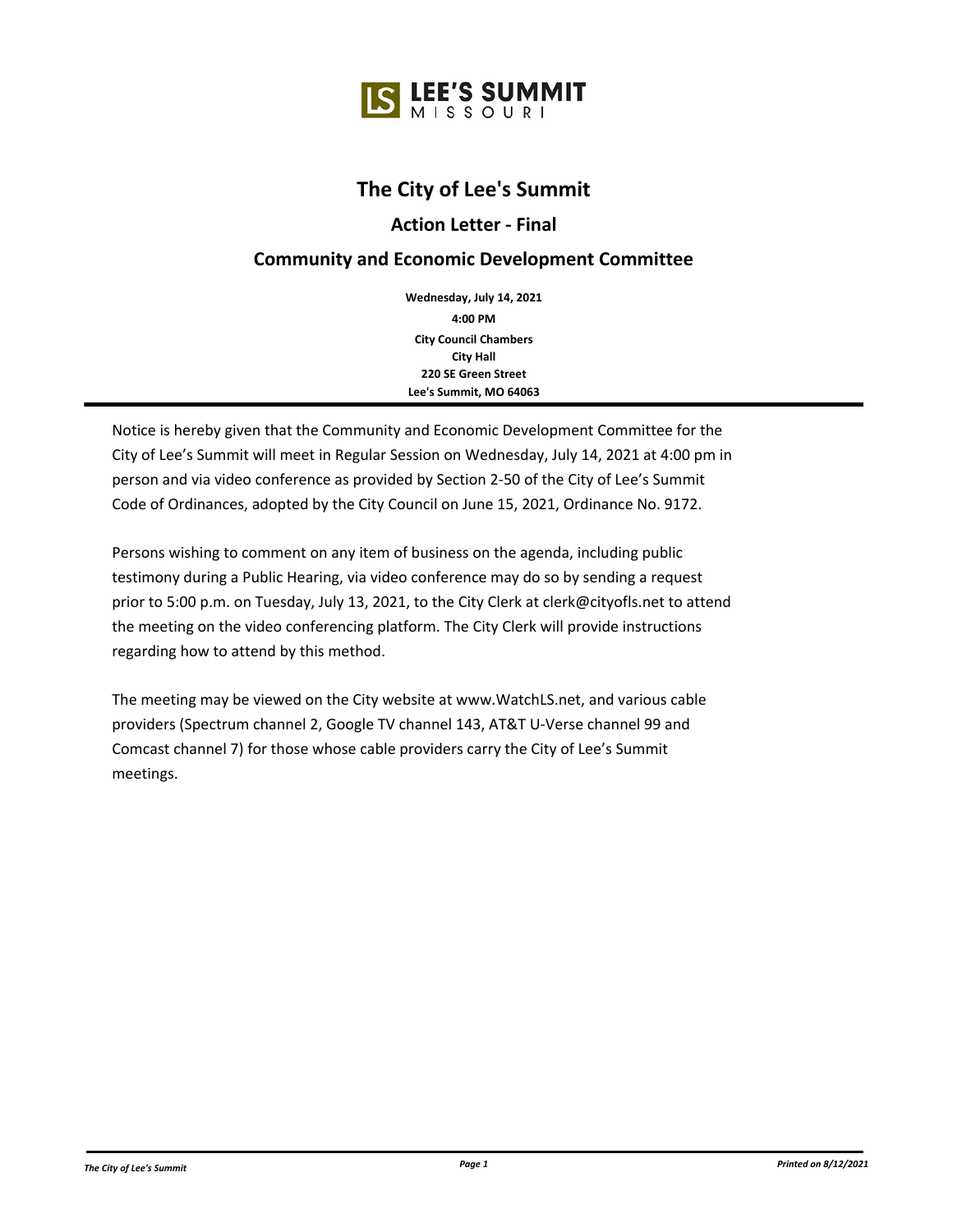#### **Action Letter - Final**

#### **July 14, 2021**

### **1. Call to Order**

Chairperson Forte called the July 14, 2021 Community and Economic Development Committee meeting to order at 4:01 p.m.

## **2. Roll Call**

Present: 4 - Chairperson Diane Forte Vice Chair Fred DeMoro Councilmember Trish Carlyle Councilmember Andrew Felker

**Absent:** 1 - Planning Commissioner Donnie Funk

## **3. Approval of Agenda**

**Vice Chair DeMoro made a motion to approve the July 14, 2021 Community and Economic Development Committee agenda as presented, seconded by Councilmember Carlyle.**

**The motion passed unanimously by roll call vote.**

### **4. Public Comments**

There were no public comments.

#### **5. Business**

**A.** [2021-4176](http://lsmo.legistar.com/gateway.aspx?m=l&id=/matter.aspx?key=6755) Approval of the May 12, 2021 Community and Economic Development Action Letter.

> **Councilmember Felker made a motion to approve the May 12, 2021 Community and Economic Development Committee action letter, seconded by Vice Chair DeMoro.**

**The motion passed unanimously by roll call vote.**

**B.** [2021-4150](http://lsmo.legistar.com/gateway.aspx?m=l&id=/matter.aspx?key=6723) Presentation and Continued Discussion - Recreational Vehicle and Trailer Parking provisions (Unified Development Ordinance and Property Maintenance Code).

> Mark Dunning, Assist. City Manager, reminded the Committee this topic was discussed at the May 12, 2021 CEDC meeting and staff was directed to prepare information with suggested changes and bring back to the committee for review. He provided a history of the issue and the inconsistencies between the City's Unified Development Ordinance (UDO) and the Property Maintenance Code pertaining to parking and storage on private property. Staff's goal is to correlate the UDO and property maintenance code to create a clearer understanding for both citizens and staff by establishing consistent standards to help improve compliance in the community.

Mr. Dunning then reviewed the proposed changes in the draft ordinance and the Committee discussed.

**Councilmember Carlyle made a motion to direct staff to send the UDO changes to the Planning Commission for Public Hearing and the Property Maintenance Code changes be brought back to the Community and Economic Development Committee for review, seconded by Councilmember Felker.**

**The motion passed unanimously by a roll call vote.**

**C.** [2021-4247](http://lsmo.legistar.com/gateway.aspx?m=l&id=/matter.aspx?key=6833) Smaller Lot Single-family Residential Lots

Josh Johnson, Assist. Dir. of Development Services, presented information relating to implementing residential zoning areas with smaller lots to provide more options for